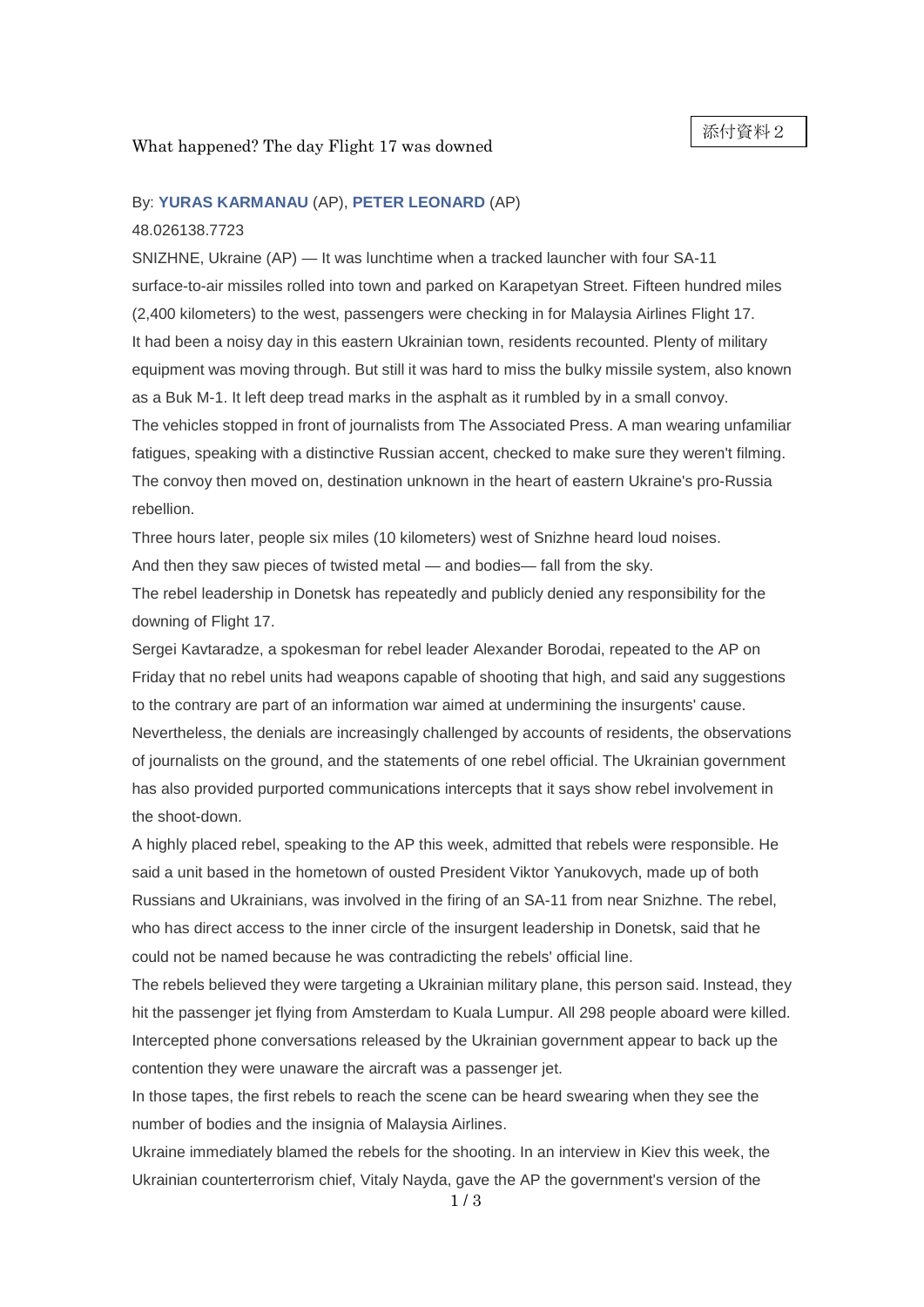events of July 17. He said the account was based on information from intercepts, spies and resident tips.

Nayda laid the blame fully on Russia: He said the missile launcher came from Russia and was operated by Russians. The Russian Foreign Ministry on Friday declined to comment on either charge. Moscow has continually denied involvement in the downing of the plane.

The rebel official who spoke to AP did not address the question of any Russian government involvement in the attack. U.S. officials have blamed Russia for creating the "conditions" for the downing of the plane, but have offered no evidence that the missile came from Russia or that Russia directly was involved.

According to Nayda, at 1 a.m. on July 17 the launcher rolled into Ukraine across the Russian border aboard a flatbed truck. He cited communications intercepts that he would not share with the AP. By 9 a.m., he said, the launcher had reached Donetsk, the main rebel stronghold 125 miles (200 kilometers) from the border. In Donetsk it is presumed to have been off-loaded from the flatbed and started to move in a convoy on its own.

Nayda said the Buk turned back east toward Snizhne. Townspeople who spoke to the AP said it rolled into Snizhne around lunchtime.

"On that day there was a lot of military equipment moving about in town," recalled Tatyana Germash, a 55-year-old accountant, interviewed Monday, four days after the attack.

Valery Sakharov, a 64-year-old retired miner, pointed out the spot where he saw the missile launcher.

"The Buk was parked on Karapetyan Street at midday, but later it left; I don't know where," he said. "Look — it even left marks on the asphalt."

Even before the plane was downed, the AP had reported on the presence of the missile launcher in the town July 17.

Here is what that dispatch said: "An Associated Press reporter on Thursday saw seven rebel-owned tanks parked at a gas station outside the eastern Ukrainian town of Snizhne. In the town, he also observed a Buk missile system, which can fire missiles up to an altitude of 22,000 meters (72,000 feet)."

AP journalists saw the Buk moving through town at 1:05 p.m. The vehicle, which carried four 18-foot (5.5-meter) missiles, was in a convoy with two civilian cars.

The convoy stopped. A man in sand-colored camouflage without identifying insignia — different from the green camouflage the rebels normally wear — approached the journalists. The man wanted to make sure they had not recorded any images of the missile launcher. Satisfied that they hadn't, the convoy moved on.

About three hours later, at 4:18 p.m., according to a recording from an intercepted phone call that has been released by Ukraine's government, the Buk's crew snapped to attention when a spotter called in a report of an incoming airplane.